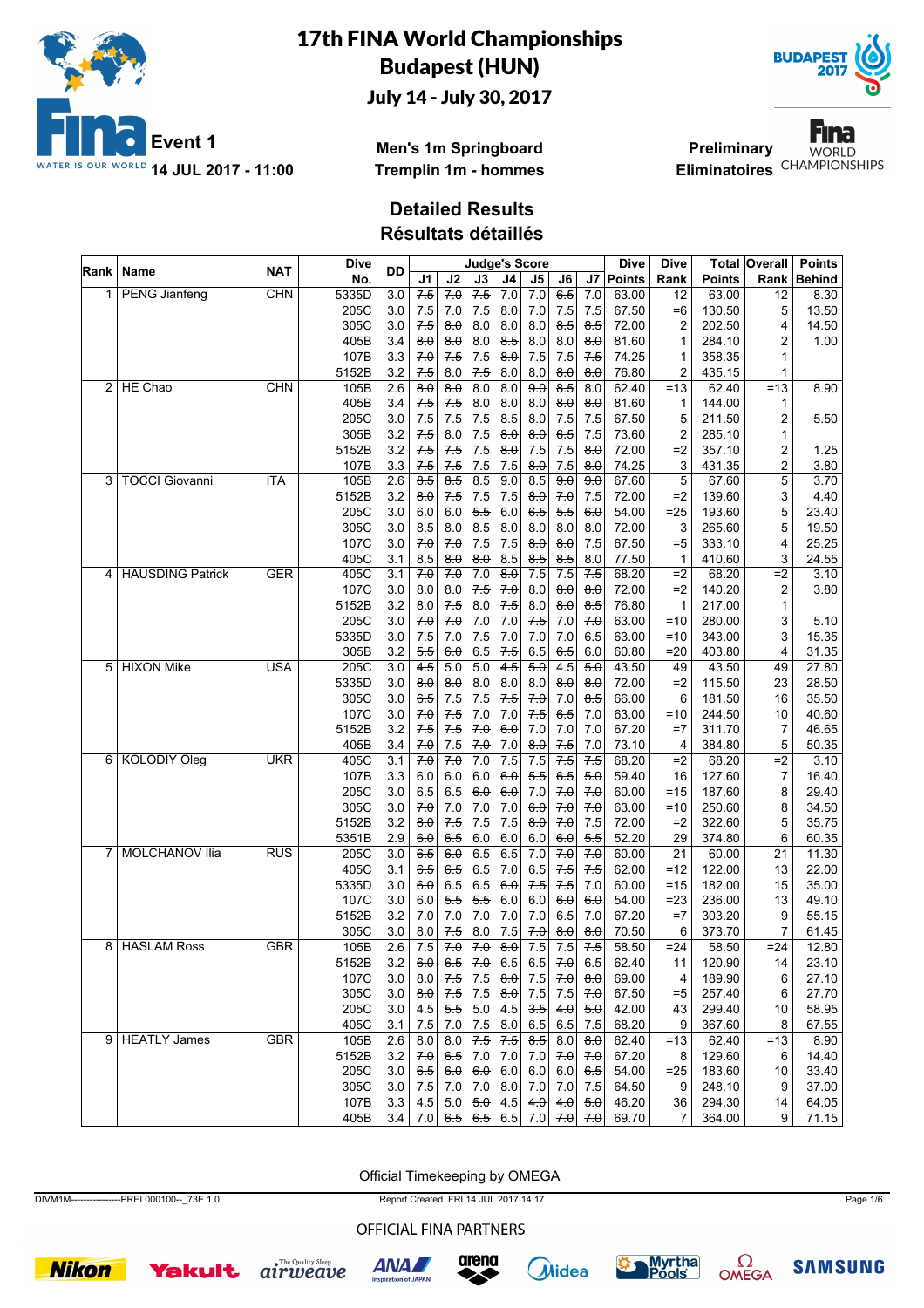



**Men's 1m Springboard Tremplin 1m - hommes**

**Preliminary** Eliminatoires<sup>CHAMPIONSHIPS</sup>



**Detailed Results**

**Résultats détaillés**

| Rank            | <b>Name</b>             | <b>NAT</b>              | <b>Dive</b> | DD               |       |           |       |                  | <b>Judge's Score</b> |         |         | <b>Dive</b>   | Dive            |               | Total Overall  | <b>Points</b> |
|-----------------|-------------------------|-------------------------|-------------|------------------|-------|-----------|-------|------------------|----------------------|---------|---------|---------------|-----------------|---------------|----------------|---------------|
|                 |                         |                         | No.         |                  | J1    | J2        | J3    | J4               | J5                   | J6      | J7 I    | <b>Points</b> | Rank            | <b>Points</b> | Rank           | <b>Behind</b> |
| 10              | <b>KIM Yeongnam</b>     | <b>KOR</b>              | 405B        | 3.4              | 6.0   | 5.5       | 6.0   | $5-5$            | 6.5                  | 6.5     | 5.5     | 59.50         | 23              | 59.50         | 23             | 11.80         |
|                 |                         |                         | 107B        | 3.3              | 5.5   | 5.5       | 5.5   | 5.5              | 6.0                  | 6.0     | 5.0     | 54.45         | 28              | 113.95        | 26             | 30.05         |
|                 |                         |                         | 5152B       | 3.2              | 6.5   | 5.5       | 6.5   | 5.5              | 6.5                  | 6.5     | 6.0     | 60.80         | 14              | 174.75        | 18             | 42.25         |
|                 |                         |                         | 205C        | 3.0              | 70    | 7.5       | 7.5   | 7.5              | 70                   | 7.0     | $7-5$   | 66.00         | 8               | 240.75        | 11             | 44.35         |
|                 |                         |                         | 305B        | 3.2              | 6.0   | 5.5       | 6.0   | 6.5              | 5.5                  | 5.5     | 5.5     | 54.40         | $=19$           | 295.15        | $=12$          | 63.20         |
|                 |                         |                         | 5335D       | 3.0              | 7.0   | 7.5       | 7.5   | 7.5              | 7.0                  | 7.0     | 7.5     | 66.00         | $=12$           | 361.15        | 10             | 74.00         |
| 11              | OCAMPO MARROQUIN   MEX  |                         | 5335D       | 3.0              | 7.5   | 7.5       | 80    | 8.0              | 7.5                  | 70      | 7.5     | 67.50         | 6               | 67.50         | 6              | 3.80          |
|                 | Jahir                   |                         | 405C        | 3.1              | 6.0   | 6.5       | 5.5   | 6.5              | 6.0                  | 6.0     | 6.5     | 57.35         | $= 21$          | 124.85        | 10             | 19.15         |
|                 |                         |                         | 205C        | 3.0              | 6.5   | 70        | 6.5   | 7.0              | 6.5                  | 6.5     | 6.5     | 58.50         | $=18$           | 183.35        | 11             | 33.65         |
|                 |                         |                         | 305C        | 3.0              | 6.0   | 6.0       | $6-5$ | 6.5              | 50                   | $6.0\,$ | 5.5     | 54.00         | $= 23$          | 237.35        | 12             | 47.75         |
|                 |                         |                         | 5152B       | 3.2              | 5.5   | 5.5       | 5.0   | 6.0              | 5.5                  | 6.0     | 6.0     | 54.40         | $=19$           | 291.75        | 16             | 66.60         |
|                 |                         |                         | 107B        | 3.3              | 6.5   | 7.0       | 7.0   | 6.5              | 7.0                  | 7.0     | 70      | 69.30         | 8               | 361.05        | 11             | 74.10         |
| 12              | <b>JOHNSON Steele</b>   | <b>USA</b>              | 205C        | 3.0              | 6.0   | 6.0       | 6.5   | 6.0              | 70                   | 5.5     | 70      | 55.50         | $\overline{33}$ | 55.50         | 33             | 15.80         |
|                 |                         |                         | 305C        | 3.0              | 5.0   | 5.0       | 5.5   | 5.5              | 5.0                  | 6.0     | 6.0     | 48.00         | 39              | 103.50        | 37             | 40.50         |
|                 |                         |                         | 405C        | 3.1              | 7.5   | 7.0       | 7.5   | 8.0              | 7.5                  | 7.5     | 7.5     | 69.75         | 3               | 173.25        | 20             | 43.75         |
|                 |                         |                         | 5335D       | 3.0              | 7.0   | 6.5       | 6.5   | 7.0              | 6.5                  | 7.0     | 7.5     | 61.50         | $=14$           | 234.75        | 14             | 50.35         |
|                 |                         |                         | 107C        | 3.0              | 6.5   | 70        | 7.0   | 7.0              | 7.5                  | 7.0     | 7.0     | 63.00         | $=10$           | 297.75        | 11             | 60.60         |
|                 |                         |                         | 5152B       | 3.2              | 7.0   | 6.5       | 6.5   | 6.5              | 7.5                  | 6.0     | 6.0     | 62.40         | $=18$           | 360.15        | 12             | 75.00         |
| 13 <sup>1</sup> | <b>SHLEIKHER Nikita</b> | <b>RUS</b>              | 405C        | 3.1              | 7.5   | 6.5       | $6-5$ | 7.0              | 7.5                  | 7.0     | 7.5     | 66.65         | $=7$            | 66.65         | $=7$           | 4.65          |
|                 |                         |                         | 107C        | 3.0              | 6.5   | 5.5       | 6.0   | 5.5              | 6.0                  | 6.5     | 5.5     | 52.50         | 33              | 119.15        | 19             | 24.85         |
|                 |                         |                         | 205C        | 3.0              | 7.0   | 6.5       | 7.0   | 7.0              | 7.0                  | 6.5     | 7.0     | 63.00         | $=9$            | 182.15        | 14             | 34.85         |
|                 |                         |                         | 305C        | 3.0              | 5.5   | 5.5       | 5.5   | 5.5              | 5.0                  | 5.5     | 5.0     | 49.50         | $= 28$          | 231.65        | 15             | 53.45         |
|                 |                         |                         | 5152B       | 3.2              | 6.5   | 6.5       | 6.5   | 6.5              | 7.0                  | 6.5     | 6.0     | 62.40         | 12              | 294.05        | 15             | 64.30         |
|                 |                         |                         | 5335D       | 3.0              | 8.0   | 7.0       | 7.5   | 7.5              | 7.5                  | 7.0     | 7.0     | 66.00         | $=12$           | 360.05        | $=13$          | 75.10         |
| 13              | <b>WOO Haram</b>        | <b>KOR</b>              | 405C        | 3.1              | 7.5   | 70        | 70    | 7.0              | 7.5                  | 7.0     | 7.5     | 66.65         | $=7$            | 66.65         | $=7$           | 4.65          |
|                 |                         |                         | 107C        | 3.0              | 5.5   | 5.5       | 6.0   | 5.0              | 6.5                  | 6.5     | 6.5     | 54.00         | 30              | 120.65        | 15             | 23.35         |
|                 |                         |                         | 5152B       | 3.2              | 7.0   | 6.5       | 6.5   | 6.5              | 6.5                  | 7.0     | 6.0     | 62.40         | 12              | 183.05        | 12             | 33.95         |
|                 |                         |                         | 305C        | 3.0              | $7-5$ | 7.5       | 8.0   | 8.0              | 7.0                  | 8.0     | 8.0     | 70.50         | $\overline{4}$  | 253.55        | $\overline{7}$ | 31.55         |
|                 |                         |                         | 205C        | 3.0              | 6.5   | 6.0       | 5.5   | 6.0              | 6.5                  | 6.0     | 6.5     | 55.50         | $= 16$          | 309.05        | 8              | 49.30         |
|                 |                         |                         | 5335D       | 3.0              | 5.0   | 6.0       | 6.5   | 6.0              | 4.5                  | 4.5     | 7.0     | 51.00         | $=32$           | 360.05        | $=13$          | 75.10         |
|                 | 15 ROSSET Matthieu      | <b>FRA</b>              | 405C        | 3.1              | 7.5   | 7.5       | 7.5   | $\overline{8.5}$ | 8.0                  | 7.5     | 8.0     | 71.30         | $\mathbf{1}$    | 71.30         | $\mathbf{1}$   |               |
|                 |                         |                         | 107C        | 3.0              | 8.0   | $7-5$     | 7.5   | 8.0              | 7.5                  | 7.5     | 7.5     | 67.50         | $=6$            | 138.80        | 4              | 5.20          |
|                 |                         |                         | 5152B       | 3.2              | 6.0   | 6.5       | 6.5   | 7.0              | 7.0                  | 6.5     | 7.5     | 64.00         | 8               | 202.80        | 3              | 14.20         |
|                 |                         |                         | 305C        | 3.0              | 7.5   | 7.5       | 8.0   | 7.5              | 7.0                  | 7.5     | 7.5     | 67.50         | $= 5$           | 270.30        | 4              | 14.80         |
|                 |                         |                         | 205C        | 3.0              | 5.0   | 5.5       | 5.0   | 4.5              | 5.0                  | 4.5     | 4.5     | 43.50         | 41              | 313.80        | 6              | 44.55         |
|                 |                         |                         | 5335D       | 3.0              | 4.5   | 4.5       | 5.5   | 5.0              | 5.0                  | 6.0     | 5.0     | 45.00         | $= 39$          | 358.80        | 15             | 76.35         |
|                 | 16 KVASHA Illya         | <b>UKR</b>              | 405C        | $\overline{3.1}$ | 7.5   | 70        | 7.0   | 7.0              | 7.5                  | 6.5     | 7.0     | 65.10         | $=10$           | 65.10         | $=10$          | 6.20          |
|                 |                         |                         | 107B        | 3.3              | 2.0   | 3.0       | 2.5   | 2.0              | 3.0                  | 2.0     | 2.5     | 23.10         | 50              | 88.20         | 46             | 55.80         |
|                 |                         |                         | 205C        | 3.0              | 7.0   | 7.0       | 7.0   | 6.5              | 7.0                  | 6.5     | 7.0     | 63.00         | $=9$            | 151.20        | 36             | 65.80         |
|                 |                         |                         | 305C        | 3.0              | 7.5   | 70        | 70    | 7.5              | 8.0                  | 7.5     | 7.5     | 67.50         | $= 5$           | 218.70        | 25             | 66.40         |
|                 |                         |                         | 5152B       | 3.2              | 8.0   | 70        | 7.5   | 8.0              | 70                   | 7.5     | 7.5     | 72.00         | $=2$            | 290.70        | 17             | 67.65         |
|                 |                         |                         | 5335D       | 3.0              | 6.5   | 6.0       | 6.5   | 6.5              | 6.5                  | 7.0     | 6.5     | 58.50         | $= 23$          | 349.20        | 16             | 85.95         |
|                 | 17 BLAHA Constantin     | <b>AUT</b>              | 105B        | $\overline{2.6}$ | $6-5$ | 7.0       | $6-5$ | 7.0              | 7.0                  | 70      | 7.0     | 54.60         | $= 34$          | 54.60         | $=34$          | 16.70         |
|                 |                         |                         | 405C        | 3.1              |       | $7.0$ 7.0 |       | $7.0$ 7.0        | 7.0                  | 7.0     | 7.5     | 65.10         | 9               | 119.70        | $=17$          | 24.30         |
|                 |                         |                         | 305C        | 3.0              | 70    | 7.5       | 70    | 7.0              | 7.0                  | 7.0     | 7.5     | 63.00         | $=9$            | 182.70        | 13             | 34.30         |
|                 |                         |                         | 205C        | 3.0              | 5.0   | 5.5       | 5.0   | $5.0$            | 5.0                  | 5.0     | 5.5     | 45.00         | 36              | 227.70        | =17            | 57.40         |
|                 |                         |                         | 5152B       | 3.2              | 6.0   | 6.5       |       | 5.5 6.0          | 6.5                  | 5.5     | 5.5     | 56.00         | 15              | 283.70        | 20             | 74.65         |
|                 |                         |                         | 107C        | 3.0              | 7.5   | 7.5       | 7.5   | 7.0              | 7.0                  | 7.0     | 7.0     | 64.50         | 15              | 348.20        | 17             | 86.95         |
|                 | 18   DUTOIT Guillaume   | $\overline{\text{SUI}}$ | 105B        | 2.6              | 7.0   | 7.0       | 7.5   | 7.0              | 7.5                  | 7.5     | 7.0     | 55.90         | $= 30$          | 55.90         | $= 30$         | 15.40         |
|                 |                         |                         | 405C        | 3.1              | 6.5   | 6.0       |       | $6.5$ 7.0        | 6.5                  | 70      | 7.0     | 62.00         | $=12$           | 117.90        | 21             | 26.10         |
|                 |                         |                         | 107C        | 3.0              | 6.0   | 6.0       | 6.0   | $6.0\,$          | 6.5                  | 6.0     | 6.0     | 54.00         | $=25$           | 171.90        | 21             | 45.10         |
|                 |                         |                         | 205C        | 3.0              | 6.0   | $6.0\,$   | 6.0   | 6.5              | 6.5                  | 5.5     | $6.0\,$ | 54.00         | $= 23$          | 225.90        | 20             | 59.20         |
|                 |                         |                         | 305C        | 3.0              | 6.5   | 6.5       |       | 6.5 6.0          | 6.5                  | 7.0     | 7.0     | 58.50         | $=13$           | 284.40        | 18             | 73.95         |
|                 |                         |                         | 5152B       | 3.2              | 6.5   |           |       |                  | 6.5 6.5              |         | 6.5     | 62.40         | $=18$           | 346.80        | 18             | 88.35         |
|                 |                         |                         |             |                  |       | 7.0       | 7.0   |                  |                      | 6.5     |         |               |                 |               |                |               |

Official Timekeeping by OMEGA

DIVM1M----------------PREL000100--\_73E 1.0 Report Created FRI 14 JUL 2017 14:17 Page 2/6

OFFICIAL FINA PARTNERS













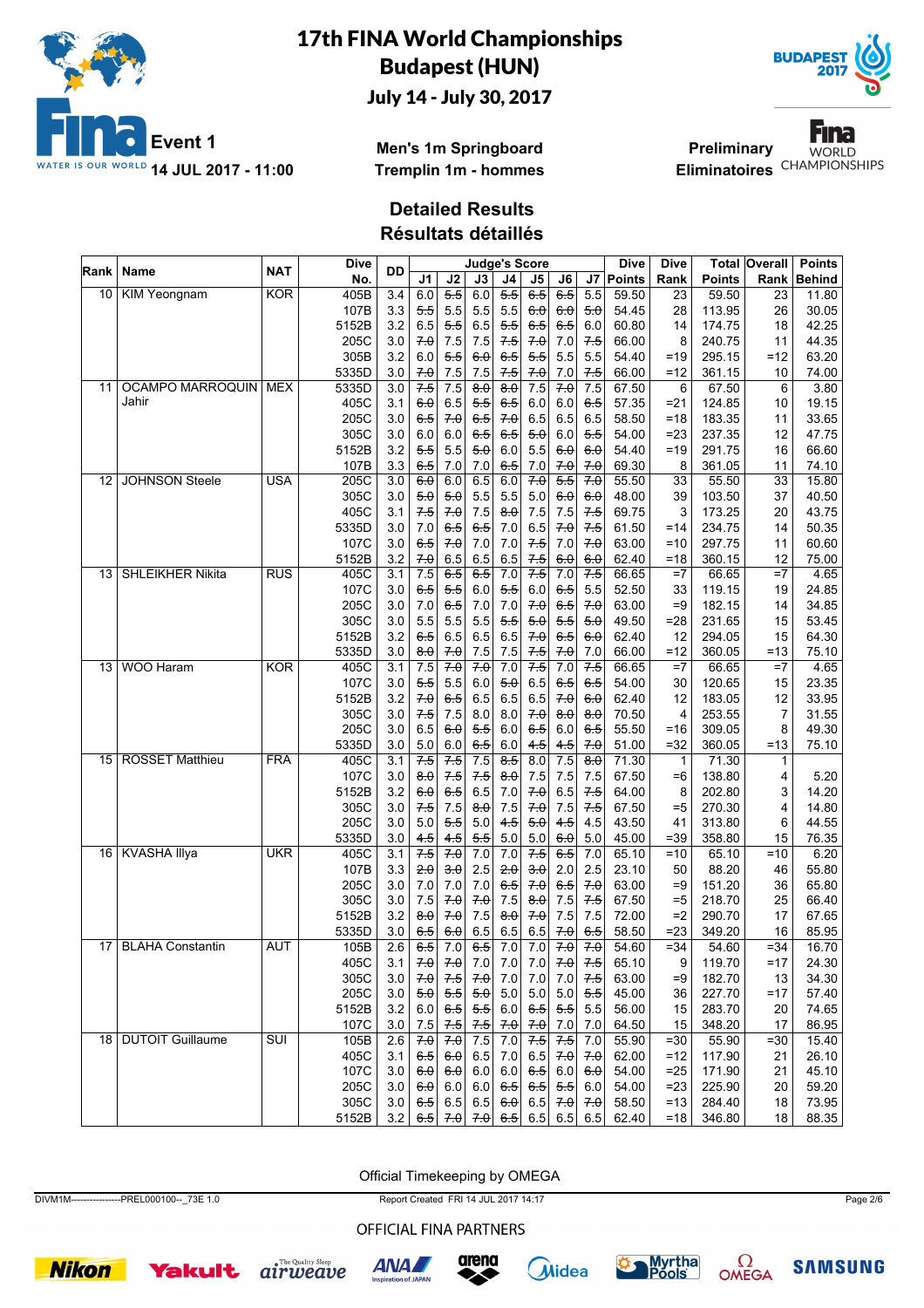



**Men's 1m Springboard Tremplin 1m - hommes**

**Preliminary** Eliminatoires<sup>CHAMPIONSHIPS</sup>

**Fina WORLD** 

**Detailed Results**

**Résultats détaillés**

| Rank            | Name                   | <b>NAT</b> | Dive  | DD                      |            |                         |                 |                     | <b>Judge's Score</b> |                        |              | Dive           | Dive   |               | <b>Total Overall</b> | <b>Points</b> |
|-----------------|------------------------|------------|-------|-------------------------|------------|-------------------------|-----------------|---------------------|----------------------|------------------------|--------------|----------------|--------|---------------|----------------------|---------------|
|                 |                        |            | No.   |                         | J1         | J2                      | J3              | J4                  | J5                   | J6                     | J7           | Points         | Rank   | <b>Points</b> | Rank                 | <b>Behind</b> |
| 19              | <b>RINALDI Tommaso</b> | <b>ITA</b> | 105B  | 2.6                     | 8.0        | 8.0                     | $7-5$           | 7.5                 | 8.0                  | $\overline{8.5}$       | 8.0          | 62.40          | $=13$  | 62.40         | $=13$                | 8.90          |
|                 |                        |            | 405C  | 3.1                     | 6.0        | 6.0                     | 5.5             | 6.0                 | 60                   | 5.5                    | 5.5          | 54.25          | 29     | 116.65        | 22                   | 27.35         |
|                 |                        |            | 305C  | 3.0                     | 6.5        | 7.0                     | 6.5             | 7.0                 | 6.5                  | 70                     | 7.0          | 61.50          | 13     | 178.15        | 17                   | 38.85         |
|                 |                        |            | 205C  | 3.0                     | 5.5        | 4.5                     | 5.5             | 6.0                 | 6.0                  | 5.5                    | 5.0          | 49.50          | $= 28$ | 227.65        | 19                   | 57.45         |
|                 |                        |            | 107C  | 3.0                     | 7.5        | 7.5                     | 7.5             | $\theta$ . $\theta$ | 7.0                  | 7.5                    | $7-5$        | 67.50          | $= 5$  | 295.15        | $=12$                | 63.20         |
|                 |                        |            | 5335D | 3.0                     | 5.0        | 5.0                     | 5.0             | 5.5                 | 4.5                  | 4.5                    | 6.0          | 45.00          | $= 39$ | 340.15        | 19                   | 95.00         |
| 20 <sub>1</sub> | <b>RESTREPO GARCIA</b> | COL        | 405B  | 3.4                     | 5.5        | $6-5$                   | 50              | $6-5$               | 5.5                  | 5.5                    | 5.5          | 56.10          | 29     | 56.10         | 29                   | 15.20         |
|                 | Daniel                 |            | 5154B | 3.6                     | 6.0        | 6.5                     | 6.5             | 70                  | 6.0                  | 6.5                    | 6.5          | 70.20          | 5      | 126.30        | 9                    | 17.70         |
|                 |                        |            | 107B  | 3.3                     | 6.0        | 5.5                     | 6.0             | 6.5                 | 6.5                  | 6.0                    | 6.0          | 59.40          | 17     | 185.70        | 9                    | 31.30         |
|                 |                        |            | 205C  | 3.0                     | 5.0        | 4.5                     | 4.5             | 4.5                 | 4.5                  | 5.0                    | 5.0          | 42.00          | $=40$  | 227.70        | $=17$                | 57.40         |
|                 |                        |            | 305C  | 3.0                     | 5.5        | 6.5                     | 6.0             | 65                  | $4-5$                | 5.5                    | 5.5          | 51.00          | $= 28$ | 278.70        | 22                   | 79.65         |
|                 |                        |            | 5152B | 3.2                     | 6.5        | 6.0                     | 6.5             | 6.5                 | 7.0                  | 6.0                    | 6.0          | 60.80          | $= 20$ | 339.50        | 20                   | 95.65         |
| 21 <sup>1</sup> | RZESZUTEK Andrzej      | <b>POL</b> | 405C  | 3.1                     | 70         | 70                      | 7.0             | 8.0                 | 7.5                  | $\overline{8.0}$       | 7.5          | 68.20          | $=2$   | 68.20         | $=2$                 | 3.10          |
|                 |                        |            | 107C  | 3.0                     | 6.5        | 6.5                     | 6.5             | 6.5                 | 6.5                  | 6.5                    | 6.5          | 58.50          | $=18$  | 126.70        | 8                    | 17.30         |
|                 |                        |            | 305C  | 3.0                     | 5.0        | 5.0                     | 5.5             | 5.5                 | 6.0                  | 6.0                    | 5.0          | 48.00          | 36     | 174.70        | 19                   | 42.30         |
|                 |                        |            | 205C  | 3.0                     | 5.5        | 6.0                     | 6.5             | 6.0                 | 6.5                  | 6.0                    | 6.0          | 54.00          | $= 23$ | 228.70        | 16                   | 56.40         |
|                 |                        |            | 413B  | 2.9                     | 6.5        | 6.5                     | 70              | 5.0                 | 6.0                  | 6.5                    | 6.0          | 55.10          | 18     | 283.80        | 19                   | 74.55         |
|                 |                        |            | 5152B | 3.2                     | 5.0        | 6.0                     | 6.0             | 5.5                 | 5.5                  | 5.5                    | 5.5          | 52.80          | =27    | 336.60        | 21                   | 98.55         |
| 22              | <b>GARCIA Nicolas</b>  | <b>ESP</b> | 203B  | 2.3                     | 6.5        | 6.5                     | 7.0             | 5.5                 | 7.0                  | 70                     | 70           | 47.15          | 45     | 47.15         | 45                   | 24.15         |
|                 |                        |            | 107C  | 3.0                     | 6.5        | 6.5                     | 6.5             | 5.5                 | 7.0                  | 70                     | 6.5          | 58.50          | $=18$  | 105.65        | 35                   | 38.35         |
|                 |                        |            | 5152B | 3.2                     | 6.0        | 5.5                     | 6.0             | 5.5                 | 6.0                  | 6.0                    | 6.0          | 57.60          | 22     | 163.25        | $= 26$               | 53.75         |
|                 |                        |            | 405C  | 3.1                     | 6.5        | 5.5                     | 6.0             | 6.5                 | 6.0                  | 6.5                    | 6.5          | 58.90          | 16     | 222.15        | 22                   | 62.95         |
|                 |                        |            | 305C  | 3.0                     | 6.0        | 6.0                     | 5.5             | 6.0                 | 5.0                  | 5.5                    | 5.5          | 51.00          | $= 28$ | 273.15        | 23                   | 85.20         |
|                 |                        |            | 5335D | 3.0                     | 7.0        | 7.0                     | 7.0             | 7.0                 | 6.0                  | 6.5                    | 7.0          | 63.00          | $=16$  | 336.15        | 22                   | 99.00         |
|                 | 23 AREVALO ALCON       | <b>ESP</b> | 405C  | 3.1                     | 6.5        | $6-5$                   | 6.5             | 70                  | 6.5                  | 6.5                    | 70           | 60.45          | $=19$  | 60.45         | $=19$                | 10.85         |
|                 | Alberto                |            | 107C  | 3.0                     | 6.5        | 70                      | 7.0             | $7-5$               | 7.0                  | 7.0                    | 70           | 63.00          | 10     | 123.45        | 11                   | 20.55         |
|                 |                        |            | 5152B | 3.2                     | 4.5        | 4.5                     | 5.0             | 4.0                 | 4.5                  | 3.0                    | 4.0          | 41.60          | 43     | 165.05        | 24                   | 51.95         |
|                 |                        |            | 205C  | 3.0                     | 6.5        | 60                      | 70              | 6.5                 | 6.5                  | 6.5                    | 6.0          | 58.50          | $=17$  | 223.55        | 21                   | 61.55         |
|                 |                        |            | 305C  | 3.0                     | 6.5        | 6.5                     | 6.5             | 65                  | $6-5$                | 6.0                    | 6.0          | 58.50          | $=13$  | 282.05        | 21                   | 76.30         |
|                 |                        |            | 5335D | 3.0                     | 5.5        | 6.0                     | 6.0             | 6.0                 | 5.0                  | 5.5                    | 5.0          | 51.00          | $=32$  | 333.05        | 23                   | 102.10        |
| 24 I            | <b>CHAVEZ Kevin</b>    | <b>AUS</b> | 105B  | 2.6                     | 8.5        | 8.5                     | $\overline{80}$ | 8.5                 | $\overline{85}$      | $\overline{8.0}$       | 8.5          | 66.30          | 9      | 66.30         | 9                    | 5.00          |
|                 |                        |            | 5152B | 3.2                     | 4.5        | 4.5                     | 4.0             | 4.5                 | $4-5$                | $3-5$                  | $4-5$        | 43.20          | 45     | 109.50        | 30                   | 34.50         |
|                 |                        |            | 305B  | 3.2                     | 4.5        | 5.0                     | 4.5             | 4.5                 | 5.0                  | 4.5                    | 4.5          | 43.20          | 41     | 152.70        | 35                   | 64.30         |
|                 |                        |            | 205B  | 3.2                     | 4.5        | 4.0                     | 4.0             | 5.0                 | 4.0                  | 4.0                    | 5.0          | 40.00          | 45     | 192.70        | 39                   | 92.40         |
|                 |                        |            | 107B  | 3.3                     | 6.5        | 7.0                     | 6.5             | 60                  | 70                   | 6.5                    | 7.0          | 66.00          | 9      | 258.70        | 31                   | 99.65         |
|                 |                        |            | 405B  | 3.4                     |            |                         |                 |                     |                      |                        |              |                | 5      | 330.10        | 24                   | 105.05        |
| 25 I            | <b>OOI</b> Tze Liang   | <b>MAS</b> | 105B  | 2.6                     | 7.0<br>7.5 | 7.0<br>70               | 7.5<br>7.5      | 7.5<br>70           | 7.0<br>7.0           | 7.0<br>7.5             | 7.0<br>$7-5$ | 71.40<br>57.20 | 28     | 57.20         | 28                   | 14.10         |
|                 |                        |            | 5333D | 2.6                     | 6.5        | 6.5                     | 6.5             | 5.5                 | 6.5                  | 70                     | 70           | 50.70          | $= 34$ | 107.90        | 32                   | 36.10         |
|                 |                        |            | 305C  | 3.0                     | 6.5        | 70                      | 6.5             | 6.5                 | 6.0                  | 6.5                    | 6.0          | 58.50          | $=18$  | 166.40        | 23                   | 50.60         |
|                 |                        |            |       |                         |            | 4.5                     | 4.0             |                     |                      | $4-5$                  | 4.0          | 39.00          |        |               |                      |               |
|                 |                        |            | 107C  | 3.0                     | 3.5        |                         |                 | 4.5                 | 5.0                  |                        |              |                | 46     | 205.40        | 31                   | 79.70         |
|                 |                        |            | 205C  | 3.0                     | 5.5        | 6.0                     | 6.0             | 6.0                 | 6.5                  | $6\theta$              | 5.0          | 54.00          | $= 21$ | 259.40        | 30                   | 98.95         |
|                 | 26 CONNOR James        | <b>AUS</b> | 405B  | 3.4<br>$\overline{3.1}$ | 6.5        | 6.0<br>$\overline{5.5}$ | 6.5             | 7.0                 | 6.5                  | 6.5                    | 7.0          | 66.30          | 11     | 325.70        | 25                   | 109.45        |
|                 |                        |            | 405C  |                         | 6.0        |                         | 6.0             | 5.5                 | 4.5                  | $6-5$                  | 5.0          | 52.70          | 38     | 52.70         | 38                   | 18.60         |
|                 |                        |            | 5152B | 3.2                     | 5.5        | 6.0                     | 6.5             | 6.0                 | 6.0                  | 6.5                    | 6.5          | 59.20          | 17     | 111.90        | 29                   | 32.10         |
|                 |                        |            | 205C  | 3.0                     | 5.5        | 5.0                     | 5.5             | 4.5                 | 5.0                  | 4.5                    | 5.0          | 45.00          | 38     | 156.90        | 32                   | 60.10         |
|                 |                        |            | 5335D | 3.0                     | 7.0        | 6.0                     | 5.5             | 6.5                 | 6.5                  | 6.5                    | 6.5          | 58.50          | $=17$  | 215.40        | 28                   | 69.70         |
|                 |                        |            | 305C  | 3.0                     | 4.5        | 5.5                     | 5.0             | 5.0                 | 4.5                  | 5.0                    | 5.0          | 45.00          | $= 37$ | 260.40        | 29                   | 97.95         |
|                 |                        |            | 107C  | 3.0                     | 7.5        | 7.0                     | 7.0             | 7.0                 | 7.5                  | 7.0                    | 7.0          | 63.00          | $=16$  | 323.40        | 26                   | 111.75        |
|                 | 27 ZUÑIGA ORNELAS      | MEX        | 5335D | 3.0                     | 6.5        | 7.0                     | 6.5             | 6.0                 | 7.0                  | 70                     | 70           | 61.50          | 18     | 61.50         | 18                   | 9.80          |
|                 | Adan Emidio            |            | 305C  | 3.0                     | 6.5        | 7.0                     | 7.0             | $6-5$               | 7.0                  | 6.5                    | 7.0          | 61.50          | 14     | 123.00        | 12                   | 21.00         |
|                 |                        |            | 405C  | 3.1                     | 6.5        | 7.5                     | 70              | 7.5                 | 7.0                  | 7.0                    | 7.0          | 65.10          | 7      | 188.10        | 7                    | 28.90         |
|                 |                        |            | 205C  | 3.0                     | 4.0        | 3.5                     | 3.5             | 4.0                 | 3.5                  | $\left  \cdot \right $ | 4.0          | 33.00          | 47     | 221.10        | 23                   | 64.00         |
|                 |                        |            | 5337D | 3.6                     | 4.0        | 4.0                     | 3.5             | 3.5                 | 4.0                  | $4-5$                  | 4.0          | 43.20          | 42     | 264.30        | 28                   | 94.05         |
|                 |                        |            | 107C  | 3.0                     |            | 6.0   6.5               | 6.5             |                     | 6.5   6.5            | 7.0                    | 7.0          | 58.50          | $=23$  | 322.80        | 27                   | 112.35        |

Official Timekeeping by OMEGA

DIVM1M----------------PREL000100--\_73E 1.0 Report Created FRI 14 JUL 2017 14:17 Page 3/6

OFFICIAL FINA PARTNERS













**SAMSUNG**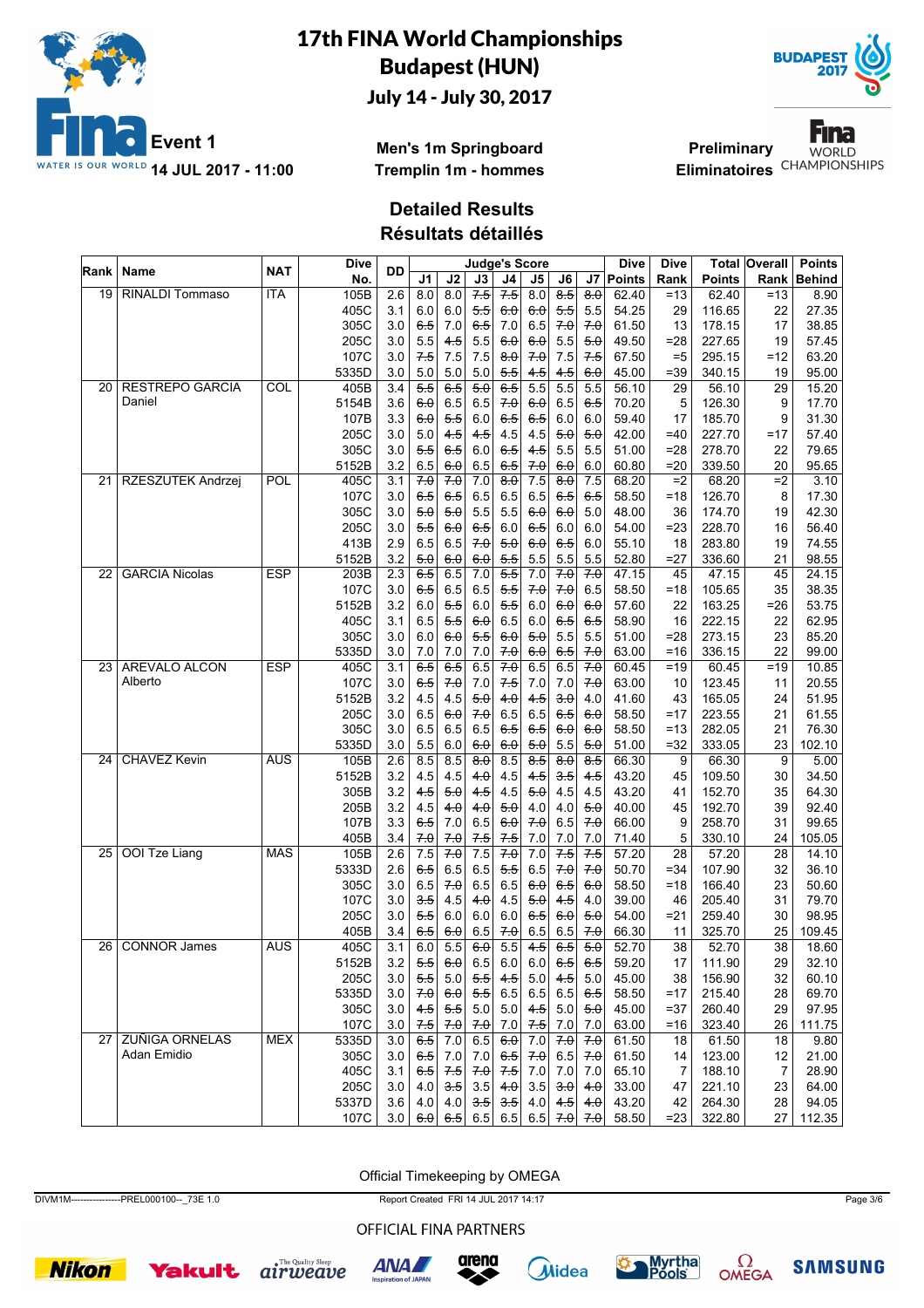



**Men's 1m Springboard Tremplin 1m - hommes**

**Preliminary** Eliminatoires<sup>CHAMPIONSHIPS</sup>

Fina **WORLD** 

**Detailed Results**

**Résultats détaillés**

| Rank            | Name                      | <b>NAT</b> | <b>Dive</b> | <b>DD</b>        |                 |                  |                  |         | <b>Judge's Score</b> |                                                               |                  | Dive        | Dive            |               | Total Overall   | <b>Points</b> |
|-----------------|---------------------------|------------|-------------|------------------|-----------------|------------------|------------------|---------|----------------------|---------------------------------------------------------------|------------------|-------------|-----------------|---------------|-----------------|---------------|
|                 |                           |            | No.         |                  | J1              | J2               | J3               | J4      | J5                   | J6                                                            |                  | J7   Points | Rank            | <b>Points</b> | Rank            | <b>Behind</b> |
| $\overline{28}$ | <b>SUCKOW Jonathan</b>    | SUI        | 405C        | 3.1              | 6.5             | 6.0              | 6.5              | 70      | 6.0                  | 5.5                                                           | 6.0              | 57.35       | $=26$           | 57.35         | $= 26$          | 13.95         |
|                 |                           |            | 107C        | 3.0              | 70              | <del>6.0</del>   | 6.5              | 6.5     | 7.0                  | 6.0                                                           | 6.0              | 57.00       | 24              | 114.35        | 25              | 29.65         |
|                 |                           |            | 203B        | 2.3              | 7.0             | 7.0              | 6.5              | 6.5     | 7.0                  | 7.0                                                           | 6.5              | 47.15       | 37              | 161.50        | 29              | 55.50         |
|                 |                           |            | 305C        | 3.0              | 6.0             | 70               | 70               | 6.5     | 5.5                  | 6.0                                                           | 6.5              | 57.00       | 22              | 218.50        | 26              | 66.60         |
|                 |                           |            | 5335D       | 3.0              | 60              | 6.0              | 6.0              | 6.5     | 5.5                  | 6.0                                                           | 6.0              | 54.00       | $=21$           | 272.50        | 24              | 85.85         |
|                 |                           |            | 5152B       | 3.2              | 5.0             | 4.5              | 5.0              | 4.5     | 4.0                  | 5.5                                                           | 4.5              | 44.80       | 42              | 317.30        | 28              | 117.85        |
| 29              | <b>MOHYMEN Mohab</b>      | <b>EGY</b> | 105B        | 2.6              | 7.5             | 70               | 70               | $7-5$   | 7.0                  | 7.5                                                           | 7.0              | 55.90       | $=30$           | 55.90         | $= 30$          | 15.40         |
|                 |                           |            | 107B        | 3.3              | 5.5             | 5.5              | 5.5              | 5.0     | 5.0                  | 5.5                                                           | $5.0$            | 52.80       | 32              | 108.70        | 31              | 35.30         |
|                 |                           |            | 5333D       | 2.6              | 6.5             | 7.0              | 7.0              | 6.5     | 7.0                  | 7.0                                                           | 7.0              | 54.60       | 24              | 163.30        | 25              | 53.70         |
|                 |                           |            | 305B        | 3.2              | 60              | 6.0              | 6.0              | 6.5     | 5.5                  | 6.0                                                           | 6.0              | 57.60       | $=20$           | 220.90        | 24              | 64.20         |
|                 |                           |            | 205C        | 3.0              | 5.0             | 5.0              | 5.0              | 5.0     | 5.5                  | 4.5                                                           | 4.5              | 45.00       | $= 37$          | 265.90        | 27              | 92.45         |
|                 |                           |            | 405C        | 3.1              | 5.5             | 4.θ              | 5.5              | 5.5     | 5.5                  | 6.0                                                           | 5.5              | 51.15       | 31              | 317.05        | 29              | 118.10        |
| 30              | <b>AZMAN Ahmad Amsyar</b> | <b>MAS</b> | 105B        | 2.6              | 7.5             | 7.5              | 8.0              | 8.0     | 7.5                  | 8.0                                                           | 7.0              | 59.80       | $\overline{22}$ | 59.80         | $\overline{22}$ | 11.50         |
|                 | Bin                       |            | 405C        | 3.1              | $4-5$           | 4.5              | 4.5              | 5.5     | 5.5                  | 5.5                                                           | 5.0              | 46.50       | 42              | 106.30        | 34              | 37.70         |
|                 |                           |            | 107C        | 3.0              | 6.0             | 5.5              | 6.0              | 5.5     | 6.0                  | 6.0                                                           | 5.5              | 52.50       | $= 29$          | 158.80        | 30              | 58.20         |
|                 |                           |            | 205C        | 3.0              | 5.0             | 4.5              | $4-5$            | 4.5     | 6.5                  | 4.5                                                           | 5.5              | 42.00       | $=40$           | 200.80        | 35              | 84.30         |
|                 |                           |            | 305C        | 3.0              | 4.5             | 4.5              | 5.0              | 5.5     | 5.0                  | $5-5$                                                         | 5.0              | 45.00       | $= 37$          | 245.80        | 35              | 112.55        |
|                 |                           |            | 5152B       | 3.2              | 7.0             | 7.0              | 7.0              | 7.0     | 6.5                  | 70                                                            | 7.0              | 67.20       | 10              | 313.00        | 30              | 122.15        |
| 31              | <b>LEE Mark Han Ming</b>  | <b>SGP</b> | 405C        | 3.1              | 7.5             | 7.0              | 7.0              | 6.0     | $7-5$                | 7.0                                                           | 6.5              | 65.10       | $=10$           | 65.10         | $=10$           | 6.20          |
|                 |                           |            | 105B        | 2.6              | 7.5             | 6.5              | 7.0              | 6.5     | 7.5                  | 7.5                                                           | 6.5              | 54.60       | 27              | 119.70        | $=17$           | 24.30         |
|                 |                           |            | 107C        | 3.0              | 6.0             | 5.0              | 6.0              | 5.0     | 5.5                  | 5.5                                                           | 5.5              | 49.50       | $= 34$          | 169.20        | 22              | 47.80         |
|                 |                           |            | 203B        | 2.3              | 6.5             | 7.0              | 7.0              | 7.0     | 6.5                  | 6.5                                                           | 6.5              | 46.00       | 35              | 215.20        | 29              | 69.90         |
|                 |                           |            | 305C        | 3.0              | 70              | 6.5              | 6.0              | 6.0     | 70                   | 6.0                                                           | 6.0              | 55.50       | $=16$           | 270.70        | 26              | 87.65         |
|                 |                           |            | 5134D       | 2.6              | 5.5             | 5.5              | 4.5              | 5.0     | 5.5                  | 5.5                                                           | 5.0              | 41.60       | $=45$           | 312.30        | 31              | 122.85        |
| 32              | KNIGHT-WISDOM Yona        | <b>JAM</b> | 105B        | 2.6              | 7.5             | 7.5              | 8.0              | 8.0     | 8.0                  | $\overline{8.0}$                                              | 8.0              | 62.40       | $=13$           | 62.40         | $=13$           | 8.90          |
|                 |                           |            | 405C        | 3.1              | 60              | 6.0              | 5.5              | 6.0     | 6.5                  | 6.5                                                           | 7.0              | 57.35       | $= 21$          | 119.75        | 16              | 24.25         |
|                 |                           |            | 5335D       | 3.0              | 5.0             | 4.5              | 4.5              | 4.5     | 5.0                  | 5.0                                                           | 5.0              | 43.50       | $= 39$          | 163.25        | $= 26$          | 53.75         |
|                 |                           |            | 305C        | 3.0              | 6.5             | 6.0              | 6.5              | 6.0     | 6.0                  | 6.0                                                           | 6.0              | 54.00       | $=23$           | 217.25        | 27              | 67.85         |
|                 |                           |            | 205C        | 3.0              | 6.0             | 5.5              | 5.5              | 6.0     | 6.0                  | 6.0                                                           | 70               | 54.00       | $= 21$          | 271.25        | 25              | 87.10         |
|                 |                           |            | 107C        | 3.0              | 4.5             | 4.0              | 4.0              | 4.0     | 4.5                  | 4.5                                                           | 4.5              | 39.00       | $=47$           | 310.25        | 32              | 124.90        |
| 33              | <b>MATOS</b> lan          | <b>BRA</b> | 205C        | $\overline{3.0}$ | 4.5             | 5.0              | $\overline{5.0}$ | 5.0     | 4.5                  | $\overline{40}$                                               | 4.5              | 42.00       | 50              | 42.00         | 50              | 29.30         |
|                 |                           |            | 305C        | 3.0              | 60              | 5.5              | 5.5              | 5.0     | 5.5                  | 5.0                                                           | 5.5              | 49.50       | 37              | 91.50         | 45              | 52.50         |
|                 |                           |            | 5333D       | 2.6              | 6.5             | 60               | 6.5              | 6.5     | 6.5                  | 7.0                                                           | 6.5              | 50.70       | 33              | 142.20        | 43              | 74.80         |
|                 |                           |            | 405C        | 3.1              | 6.0             | 7.0              | 7.0              | 6.5     | 6.5                  | 6.0                                                           | 7.0              | 62.00       | 13              | 204.20        | 33              | 80.90         |
|                 |                           |            | 105B        | 2.6              | 6.5             | 6.0              | 6.5              | 6.5     | 6.0                  | 5.5                                                           | 6.0              | 48.10       | 32              | 252.30        | 32              | 106.05        |
|                 |                           |            | 107C        | 3.0              | 5.5             | 5.5              | 6.0              | 6.0     | 5.5                  | 6.0                                                           | 5.5              | 51.00       | $=32$           | 303.30        | 33              | 131.85        |
| 34              | <b>ARIAS MUÑOZ</b>        | COL        | 105B        | 2.6              | $\overline{40}$ | $\overline{4.5}$ | 4.5              | 4.5     | 4.5                  | $\overline{5.5}$                                              | $\overline{4.5}$ | 35.10       | $\overline{51}$ | 35.10         | $\overline{51}$ | 36.20         |
|                 | Alejandro                 |            | 405B        | 3.4              | 50              | 6.0              | 6.0              | 6.0     | 5.5                  | 6.0                                                           | 5.5              | 59.50       | 15              | 94.60         | $=41$           | 49.40         |
|                 |                           |            | 107B        | 3.3              | 4.5             | <del>5.0</del>   | 5.5              | 5.0     | 5.0                  | 6.0                                                           | 5.0              | 49.50       | $= 34$          | 144.10        | 42              | 72.90         |
|                 |                           |            | 305B        | 3.2              | 5.5             | 6.5              | 6.0              | 6.5     | 5.5                  | 6.0                                                           | 6.0              | 57.60       | $=20$           | 201.70        | 34              | 83.40         |
|                 |                           |            | 205B        | 3.2              | 50              | 5.5              | 5.0              | 6.0     | 60                   | 5.0                                                           | 5.0              | 49.60       | 30              | 251.30        | 33              | 107.05        |
|                 |                           |            | 5152B       | 3.2              | 5.5             | 5.0              | 5.0              | 5.5     | 6.5                  | 5.5                                                           | 5.0              | 51.20       | 30              | 302.50        | 34              | 132.65        |
|                 | 35 MASSENBERG Lou         | <b>GER</b> | 405C        | $\overline{3.1}$ | 6.5             | 6.5              | 6.5              | $6-5$   | 60                   | 60                                                            | 6.5              | 60.45       | $=19$           | 60.45         | $=19$           | 10.85         |
|                 |                           |            | 305C        | 3.0              |                 | $6.0$ 6.5        | 6.5              | 70      | 6.0                  |                                                               | 6.5 6.5          | 58.50       | =18             | 118.95        | 20              | 25.05         |
|                 |                           |            | 5136D       | 3.1              | $2-5$           | 3.5              | 3.0              | 2.5     | 3.5                  | 3.5                                                           | 3.5              | 31.00       | 48              | 149.95        | 37              | 67.05         |
|                 |                           |            | 107C        | 3.0              | 5.5             | 5.5              | 5.5              | 6.0     | 5.5                  | 5.5                                                           | 6.0              | 49.50       | $= 28$          | 199.45        | 36              | 85.65         |
|                 |                           |            | 203B        | 2.3              | 6.0             | 6.0              | 5.5              | 6.0     | 6.0                  | 5.0                                                           | 6.0              | 41.40       | 44              | 240.85        | 38              | 117.50        |
|                 |                           |            | 5335D       | 3.0              | 6.5             | 6.5              | 7.0              | 7.0     | 7.0                  | 6.5                                                           | 6.5              | 60.00       | 22              | 300.85        | 35              | 134.30        |
|                 | 36 JUNTTILA Juho          | FIN        | 403B        | 2.4              | 7.5             | 7.0              | $7-5$            | 7.0     | 7.0                  | 6.5                                                           | 7.5              | 51.60       | 40              | 51.60         | 40              | 19.70         |
|                 |                           |            | 203B        | 2.3              | 4.5             | 5.0              | 5.0              | 5.0     | 5.0                  | 5.0                                                           | 5.5              | 34.50       | $=46$           | 86.10         | 48              | 57.90         |
|                 |                           |            | 105B        | 2.6              | 6.5             | 7.0              | 7.5              | 7.5     | 7.5                  | 7.5                                                           | 7.5              | 58.50       | $=18$           | 144.60        | 40              | 72.40         |
|                 |                           |            | 5152B       | 3.2              | 4.5             | 5.0              | 4.0              | 5.0     | 5.5                  | 4.5                                                           | 4.5              | 44.80       | 37              | 189.40        | 40              | 95.70         |
|                 |                           |            | 305C        | 3.0              | 6.0             | 5.5              |                  | 5.5 6.5 | 5.5                  |                                                               | 6.0 $6.5$        | 52.50       | $= 24$          | 241.90        | 36              | 116.45        |
|                 |                           |            | 405C        | 3.1              |                 | 6.0   5.5        |                  |         |                      | $6.0 \,   \, 6.0 \,   \, 6.5 \,   \, 5.5 \,   \, 5.0 \,   \,$ |                  | 54.25       | $=25$           | 296.15        | 36              | 139.00        |

Official Timekeeping by OMEGA

DIVM1M----------------PREL000100--\_73E 1.0 Report Created FRI 14 JUL 2017 14:17 Page 4/6

OFFICIAL FINA PARTNERS















**SAMSUNG**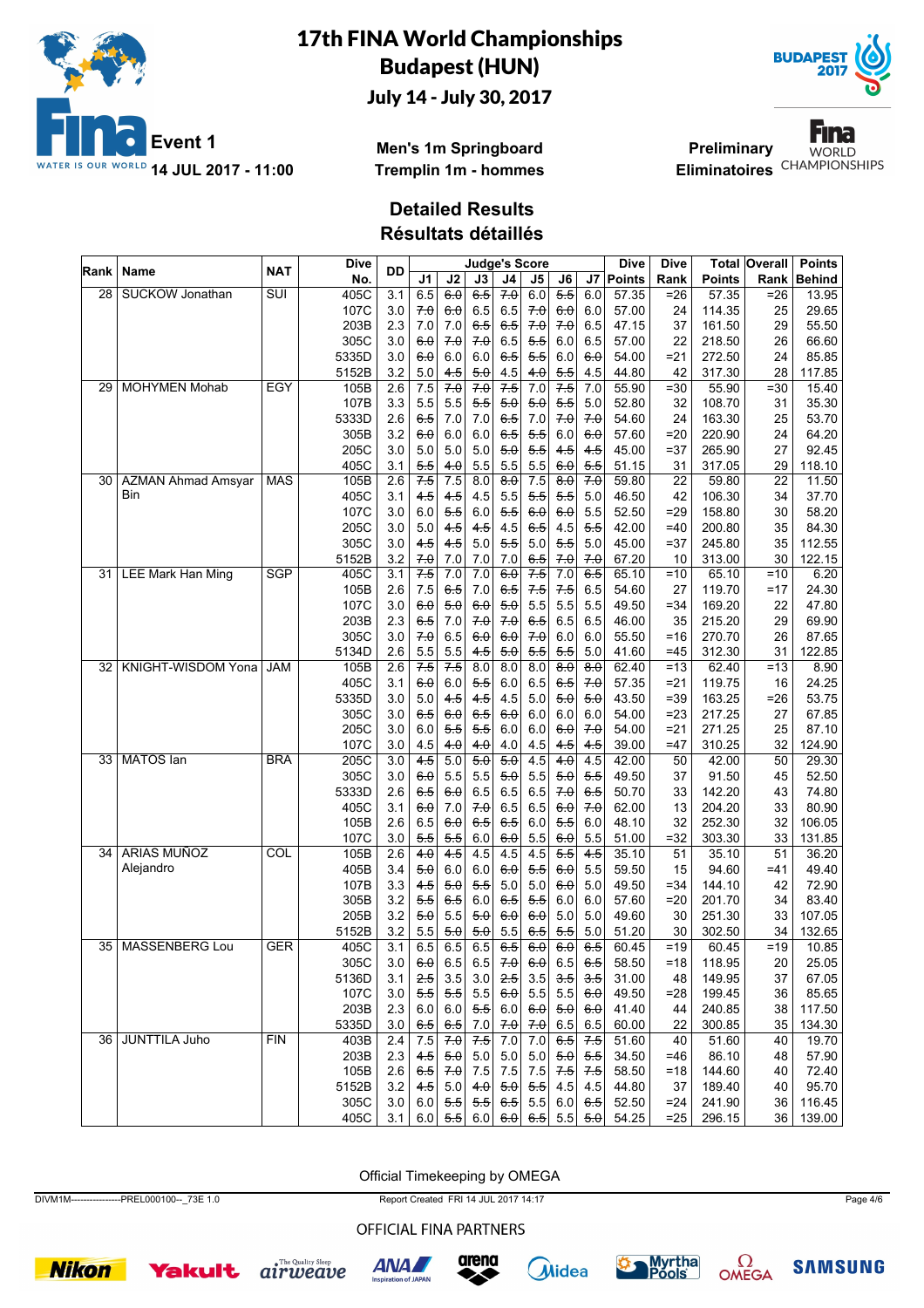



**Men's 1m Springboard Tremplin 1m - hommes**

**Fina Preliminary WORLD** Eliminatoires<sup>CHAMPIONSHIPS</sup>

**Detailed Results**

**Résultats détaillés**

|      | ∣Rank ∣ Name                   | <b>NAT</b> | Dive  | DD               |                     |                     |            |            | <b>Judge's Score</b> |                     |                     | <b>Dive</b> | <b>Dive</b> |               | Total Overall   | <b>Points</b> |
|------|--------------------------------|------------|-------|------------------|---------------------|---------------------|------------|------------|----------------------|---------------------|---------------------|-------------|-------------|---------------|-----------------|---------------|
|      |                                |            | No.   |                  | J1                  | J2                  | J3         | J4         | J5                   | J6                  |                     | J7   Points | Rank        | <b>Points</b> | Rank            | <b>Behind</b> |
| 37 I | <b>LEE Timothy Han Kuan</b>    | <b>SGP</b> | 405C  | 3.1              | 4.5                 | 5.5                 | 4.5        | 5.0        | 5.0                  | 5.0                 | 5.0                 | 46.50       | 46          | 46.50         | 46              | 24.80         |
|      |                                |            | 105B  | 2.6              | 6.5                 | $6-5$               | 6.5        | 6.0        | 6.0                  | 5.5                 | 5.5                 | 48.10       | 38          | 94.60         | $=41$           | 49.40         |
|      |                                |            | 107C  | 3.0              | 6.0                 | 5.5                 | 6.0        | 5.5        | 6.5                  | 6.0                 | 5.5                 | 52.50       | $= 29$      | 147.10        | 38              | 69.90         |
|      |                                |            | 203B  | 2.3              | 7.0                 | 70                  | 7.0        | 7.5        | 7.0                  | 7.0                 | 70                  | 48.30       | 32          | 195.40        | 37              | 89.70         |
|      |                                |            | 305C  | 3.0              | 5.5                 | 6.0                 | 5.5        | 6.0        | 6.5                  | 6.5                 | 5.5                 | 52.50       | $= 24$      | 247.90        | 34              | 110.45        |
|      |                                |            | 5333D | 2.6              | 5.5                 | 5.0                 | 5.0        | 6.0        | 5.5                  | 5.0                 | 5.5                 | 41.60       | $=45$       | 289.50        | 37              | 145.65        |
| 38 I | MELŠA Juraj                    | CRO        | 5233D | 2.5              | 70                  | 6.5                 | 6.5        | 6.5        | 60                   | 6.0                 | 6.5                 | 48.75       | 44          | 48.75         | 44              | 22.55         |
|      |                                |            | 105B  | 2.6              | 6.0                 | 5.5                 | 5.5        | 6.0        | 6.0                  | 6.5                 | 6.0                 | 46.80       | $=40$       | 95.55         | 40              | 48.45         |
|      |                                |            | 405C  | 3.1              | 6.0                 | 5.5                 | 5.5        | 5.0        | 5.5                  | 6.0                 | 5.0                 | 51.15       | 32          | 146.70        | 39              | 70.30         |
|      |                                |            | 205C  | 3.0              | 4.5                 | 4.0                 | 4.5        | 5.0        | 5.0                  | 5.0                 | 4.5                 | 42.00       | $=40$       | 188.70        | 42              | 96.40         |
|      |                                |            | 305C  | 3.0              | 6.0                 | 5.0                 | 6.0        | 5.5        | 5.5                  | 6.0                 | 6.0                 | 52.50       | =24         | 241.20        | 37              | 117.15        |
|      |                                |            | 5333D | 2.6              | 6.5                 | 6.0                 | 6.0        | 6.0        | 5.5                  | 6.5                 | 6.5                 | 48.10       | 36          | 289.30        | 38              | 145.85        |
| 39   | <b>GOMEZ Frandiel</b>          | <b>DOM</b> | 105B  | 2.6              | 7.5                 | 70                  | 7.0        | 6.5        | 7.0                  | 7.0                 | 7.5                 | 54.60       | $= 34$      | 54.60         | $= 34$          | 16.70         |
|      |                                |            | 205C  | 3.0              | 4.5                 | 5.0                 | 5.0        | 4.5        | 5.0                  | 5.0                 | 4.5                 | 43.50       | 43          | 98.10         | 38              | 45.90         |
|      |                                |            | 305C  | 3.0              | 6.5                 | 6.5                 | 6.5        | 6.5        | 6.5                  | 6.5                 | 6.0                 | 58.50       | $=18$       | 156.60        | 33              | 60.40         |
|      |                                |            | 5152B | 3.2              | 5.0                 | 4.5                 | 5.5        | 5.0        | 4.5                  | $5.0$               | 5.0                 | 48.00       | $=33$       | 204.60        | 32              | 80.50         |
|      |                                |            | 107C  | 3.0              | 3.0                 | 3.5                 | 3.0        | 3.5        | 3.5                  | 2.5                 | 3.0                 | 28.50       | $=48$       | 233.10        | 40              | 125.25        |
|      |                                |            | 405C  | 3.1              | 5.5                 | 6.0                 | 6.0        | 7.0        | 6.5                  | 5.5                 | 5.5                 | 54.25       | $=25$       | 287.35        | 39              | 147.80        |
| 40   | QUINTERO DIAZ Rafael PUR       |            | 105B  | 2.6              | 7.5                 | 7.5                 | 70         | $8\theta$  | 7.5                  | 7.5                 | 8.0                 | 58.50       | $=24$       | 58.50         | $= 24$          | 12.80         |
|      |                                |            | 107C  | 3.0              | $\theta$ . $\theta$ | $\theta$ . $\theta$ | 0.0        | 0.0        | 0.0                  | $\theta$ . $\theta$ | $\theta$ . $\theta$ | 0.00        | 51          | 58.50         | 51              | 85.50         |
|      |                                |            | 5152B | 3.2              | 5.5                 | 5.0                 | 5.0        | 6.0        | 5.5                  | 6.0                 | 5.5                 | 52.80       | 28          | 111.30        | 50              | 105.70        |
|      |                                |            | 305C  | 3.0              | 7.0                 | 7.0                 | 70         | 5.5        | 6.5                  | 7.0                 | 6.0                 | 61.50       | $=14$       | 172.80        | 44              | 112.30        |
|      |                                |            | 205C  | 3.0              | 5.0                 | 5.5                 | 5.5        | 5.0        | 6.0                  | 5.0                 | 5.5                 | 48.00       | 33          | 220.80        | 44              | 137.55        |
|      |                                |            | 405C  | 3.1              | 6.5                 | 7.0                 | 7.0        | 7.0        | 7.0                  | 6.5                 | 7.0                 | 65.10       | 14          | 285.90        | 40              | 149.25        |
| 41   | <b>STONE Liam</b>              | <b>NZL</b> | 405C  | $\overline{3.1}$ | 6.0                 | 6.5                 | 60         | 6.0        | 6.0                  | 6.5                 | 6.5                 | 57.35       | $= 26$      | 57.35         | $= 26$          | 13.95         |
|      |                                |            | 107C  | 3.0              | 6.0                 | 6.5                 | 6.0        | 6.0        | 6.0                  | 6.5                 | 6.5                 | 55.50       | 26          | 112.85        | 27              | 31.15         |
|      |                                |            | 205C  | 3.0              | 3.5                 | 3.5                 | 3.5        | 3.5        | 3.5                  | 3.5                 | 3.5                 | 31.50       | 47          | 144.35        | 41              | 72.65         |
|      |                                |            | 305C  | 3.0              | 5.5                 | 5.0                 | 5.5        | 5.5        | 6.5                  | 6.0                 | 5.5                 | 49.50       | $= 28$      | 193.85        | 38              | 91.25         |
|      |                                |            | 5335D | 3.0              | 4.0                 | $4-5$               | 4.0        | 3.5        | 4.0                  | 3.0                 | 4.5                 | 36.00       | 46          | 229.85        | 41              | 128.50        |
|      |                                |            | 5152B | 3.2              | 5.0                 | 5.5                 | 6.0        | 5.5        | 6.5                  | 5.5                 | 5.0                 | 52.80       | $= 27$      | 282.65        | 41              | 152.50        |
|      | 42 ESCALONA Carlos             | CUB        | 107C  | 3.0              | 5.5                 | 6.0                 | 60         | 5.5        | 50                   | 5.5                 | 5.0                 | 49.50       | 43          | 49.50         | 43              | 21.80         |
|      |                                |            | 405C  | 3.1              | 5.0                 | 4.5                 | 5.0        | 4.0        | 5.0                  | 4.5                 | 4.5                 | 43.40       | 44          | 92.90         | 44              | 51.10         |
|      |                                |            | 205C  | 3.0              | 4.0                 | 4.0                 | 4.0        | 4.0        | 4.0                  | 4.0                 | 3.0                 | 36.00       | $=44$       | 128.90        | 45              | 88.10         |
|      |                                |            | 305C  | 3.0              | 6.5                 | 6.5                 | 7.0        | 6.5        | 6.0                  | 6.5                 | 6.5                 | 58.50       | $=17$       | 187.40        | 43              | 97.70         |
|      |                                |            | 5333D | 2.6              | 6.0                 | 6.0                 | 6.0        | 6.0        | 5.0                  | 5.5                 | 6.0                 | 46.80       | 34          | 234.20        | 39              | 124.15        |
|      |                                |            | 5152B | 3.2              | 5.0                 | 5.0                 | 5.0        | 5.0        | 5.0                  | 5.0                 | 5.0                 | 48.00       | =37         | 282.20        | 42              | 152.95        |
| 43   | <b>CARQUIN Diego</b>           | CHI        | 405C  | 3.1              | $\overline{5.5}$    | 5.5                 | 60         | 5.5        | 5.5                  | $\overline{5.0}$    | 6.5                 | 51.15       | 41          | 51.15         | 41              | 20.15         |
|      |                                |            | 105B  | 2.6              | 6.0                 | 60                  | 6.5        | 6.5        | 6.0                  | 6.0                 | 6.0                 | 46.80       | $=40$       | 97.95         | 39              | 46.05         |
|      |                                |            | 107C  | 3.0              | 4.0                 | 4.0                 | 4.0        | 3.0        | 3.5                  | 3.5                 | 3.5                 | 33.00       | 46          | 130.95        | 44              | 86.05         |
|      |                                |            | 205C  | 3.0              | 4.5                 | 4.5                 | 4.5        | 5.5        | 5.5                  | 4.5                 | 4.5                 | 40.50       | 44          | 171.45        | 45              | 113.65        |
|      |                                |            | 305C  | 3.0              | 5.5                 | 5.0                 | 5.5        | 5.0        | 5.0                  | 5.0                 | 5.5                 | 46.50       | 35          | 217.95        | 46              | 140.40        |
|      |                                |            | 5335D | 3.0              | 5.0                 | 5.0                 | 5.5        | 5.0        | $5.5\,$              | 5.5                 | 5.5                 | 48.00       | $= 37$      | 265.95        | 43              | 169.20        |
|      | 44 BOTA Botond                 | <b>HUN</b> | 405C  | $\overline{3.1}$ | $\overline{55}$     | 6.0                 | 6.0        | 5.5        | 60                   | 60                  | 5.5                 | 54.25       | 37          | 54.25         | $\overline{37}$ | 17.05         |
|      |                                |            | 105B  | 2.6              | 6.5                 | 6.5                 |            | $6.5$ 7.5  | 6.5                  | 6.5                 | 6.5                 | 50.70       | $= 34$      | 104.95        | 36              | 39.05         |
|      |                                |            | 107C  | 3.0              | 6.0                 | 6.0                 | 6.0        | 5.5        | 6.0                  | 5.5                 | 5.5                 | 52.50       | $=29$       | 157.45        | 31              | 59.55         |
|      |                                |            | 205C  | 3.0              | $6.0\,$             | 5.0                 | 4.5        | 6.5        | 6.5                  | 5.0                 | 5.0                 | 48.00       | $= 33$      | 205.45        | 30              | 79.65         |
|      |                                |            | 305C  | 3.0              | 1.5                 | 2.0                 | $+.\theta$ | $+ \theta$ | 1.5                  | 2.0                 | 2.0                 | 15.00       | 51          | 220.45        | 45              | 137.90        |
|      |                                |            | 5233D | 2.5              | 6.0                 | 6.0                 | 6.0        | 7.0        | 6.0                  | 6.0                 | 5.5                 | 45.00       | $= 39$      | 265.45        | 44              | 169.70        |
|      | 45   HASSAN Ammar Khaled   EGY |            | 105B  | 2.6              | 6.5                 | 6.0                 | 7.0        | 7.0        | 6.5                  | 7.0                 | 6.5                 | 52.00       | 39          | 52.00         | 39              | 19.30         |
|      | Abdelhamid                     |            | 107C  | 3.0              | 3.5                 | 3.5                 | 4.0        | 4.0        | 4.0                  | 3.5                 | 4.0                 | 34.50       | $=46$       | 86.50         | 47              | 57.50         |
|      |                                |            | 205C  | 3.0              | 5.0                 | 5.0                 | 5.0        | 4.5        | 4.5                  | 4.5                 | 4.5                 | 42.00       | 42          | 128.50        | 46              | 88.50         |
|      |                                |            | 305C  | 3.0              | 4.5                 | $5.0\,$             | 5.0        | 5.0        | 4.5                  | 4.5                 | 4.5                 | 42.00       | $=40$       | 170.50        | 46              | 114.60        |
|      |                                |            | 405C  | 3.1              | 5.5                 | 5.5                 |            | $5.5$ 5.5  | 5.5                  | 6.0                 | 6.0                 | 51.15       | 27          | 221.65        | 43              | 136.70        |
|      |                                |            | 5134D | 2.6              |                     | $5.5$ 5.0           | 5.0        |            | $4.5$ 5.0 5.0        |                     | 5.0                 | 39.00       | $=47$       | 260.65        | 45              | 174.50        |
|      |                                |            |       |                  |                     |                     |            |            |                      |                     |                     |             |             |               |                 |               |

Official Timekeeping by OMEGA

DIVM1M----------------PREL000100--\_73E 1.0 Report Created FRI 14 JUL 2017 14:17 Page 5/6

OFFICIAL FINA PARTNERS